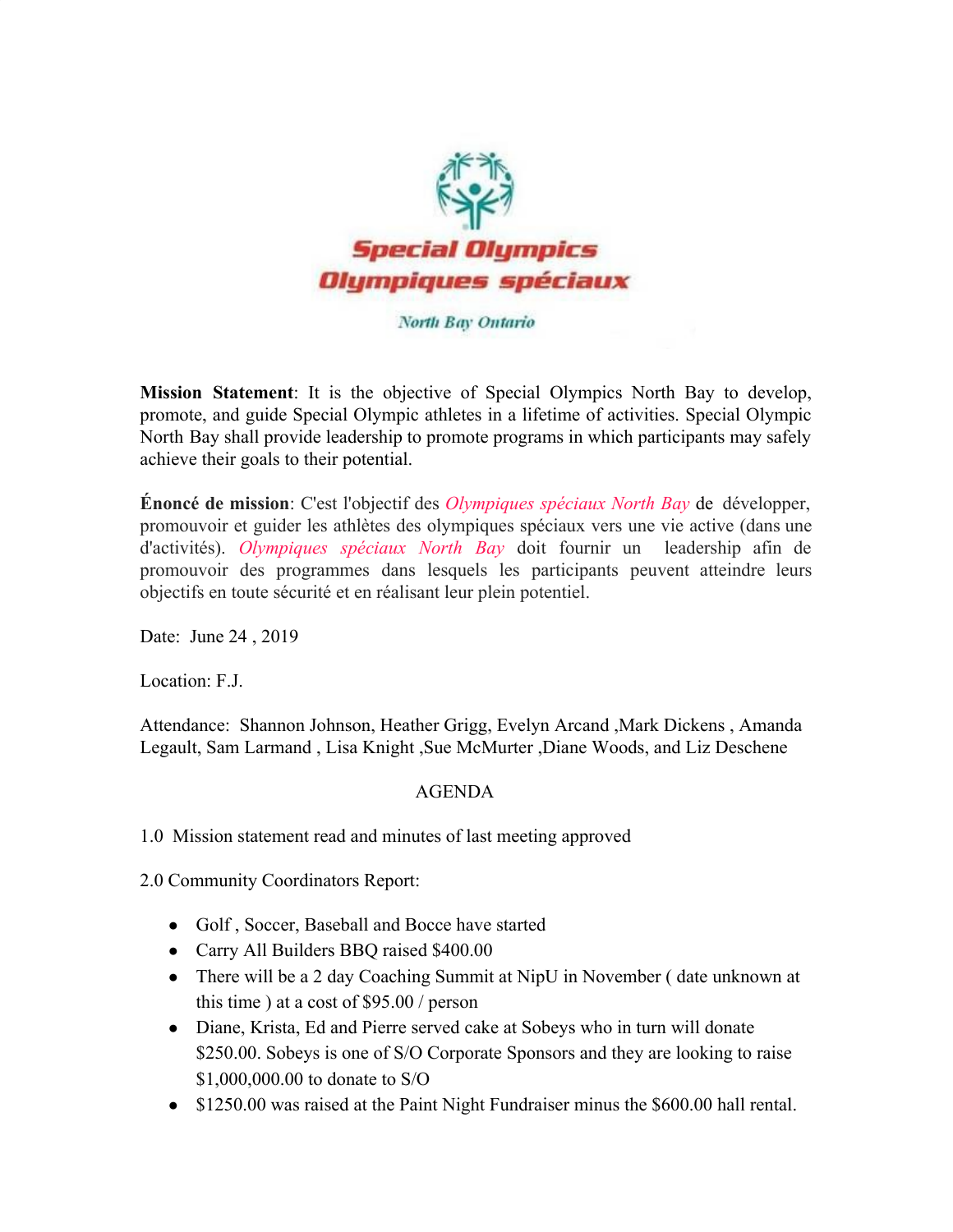We would like to make this an annual event but will look for a cheaper hall to rent and will also include a 50/50 draw

- Torch Run went well and Jackelyn was interviewed by CTV
- Taylor did an amazing job running an Athlete Info night

3.0 Community Fundraiser Report:

- Some of our athletes are again volunteering for Rib Fest
- 62 agencies participated in our Carousel Night
- Pancake breakfast went well with 450 people being served

4.0 Media Relations Report:

• Ad for the Provincial games had to be pulled due to other out of town athletes being named in the photo without prior consent

5.0 Registrar's Report:

• Defer till next meeting

6.0 Treasurer's Report:

• Account balances as of May 31, 2019 GENERAL: \$12,011.15 TRUST: \$2305.77

7.0 Sports Update

 BOCCE : Sept 7th is the tentative tournament in Sudbury SOCCER : August 10th in Peterborough TRACK : tournament went well BOWLING : Pierre won Silver and the group bowling also took home Silver at the